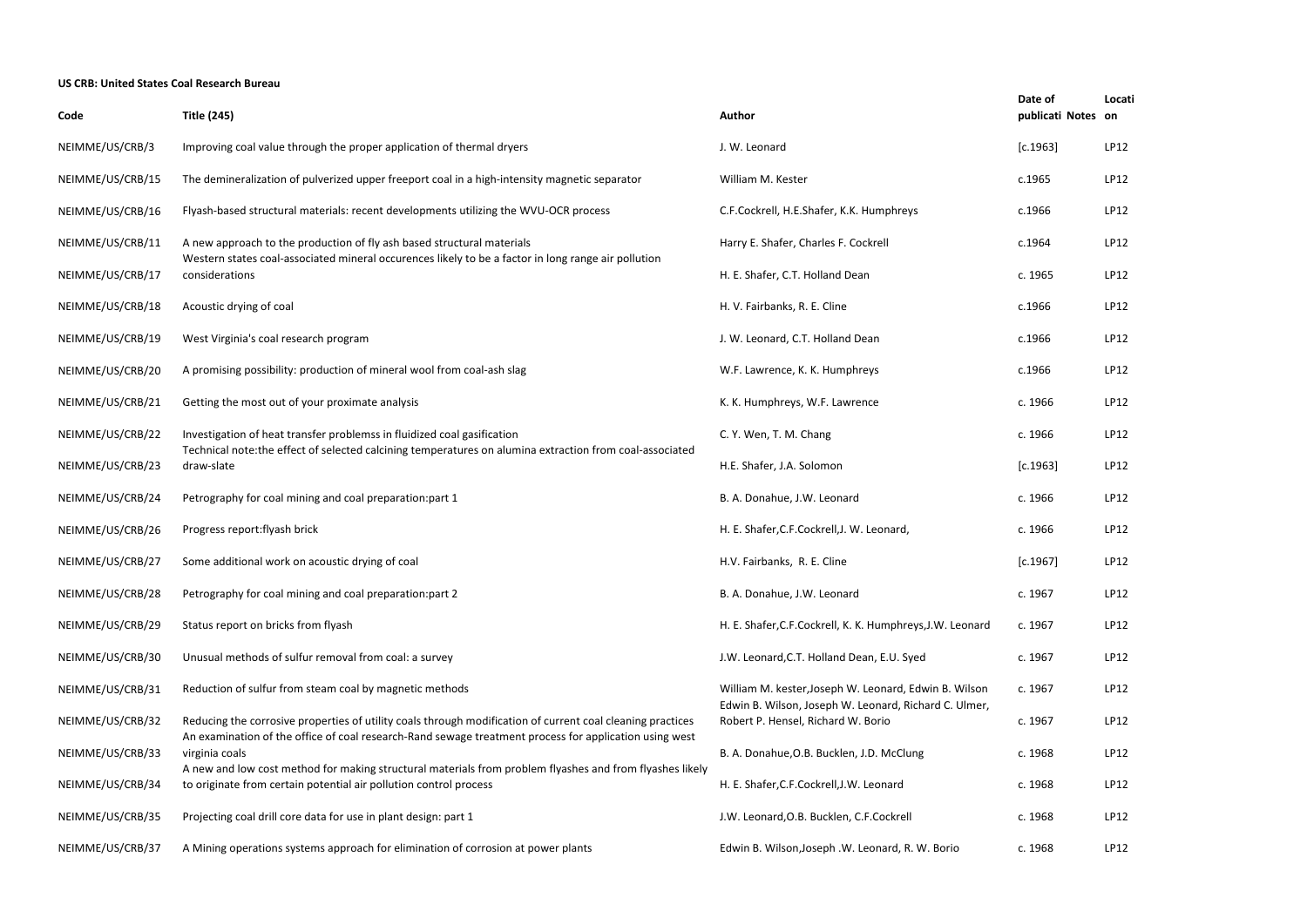| NEIMME/US/CRB/38 | Mineral wool production from coal-ash - a progress report<br>Exploratory studies on new product and process potential of power plant wastes originating from limstone                                                    | William F. Lawrence                                                                                                | [c.1969] | LP12 |
|------------------|--------------------------------------------------------------------------------------------------------------------------------------------------------------------------------------------------------------------------|--------------------------------------------------------------------------------------------------------------------|----------|------|
| NEIMME/US/CRB/39 | based air pollution control processes                                                                                                                                                                                    | C.F.Cockrell, R. B. Muter, J.W. Leonard, W.F. Lawrence                                                             | c. 1969  | LP12 |
| NEIMME/US/CRB/40 | A technical evaluation of the wvu-ocr process for producing flyash-based structural materials                                                                                                                            | Charles F. Cockrell, Harry E. Shafer                                                                               | c. 1969  | LP12 |
| NEIMME/US/CRB/43 | Progress report on on bench-size model to investigate the adsorptive capacity of sulfur dioxide on coal<br>The analysis of coal ash, flyash and related materials using the applied research laboratories spectrographic | Abdel K. Kotb                                                                                                      | c. 1969  | LP12 |
| NEIMME/US/CRB/44 | analyzer-computer assisted data reduction<br>The analysis of sodium, potassium, calcium, and magnesium in siliceous coal ash and related materials by                                                                    | Ralph L. Stenger, JR.                                                                                              | c. 1969  | LP12 |
| NEIMME/US/CRB/45 | atomic absorption spectroscopy                                                                                                                                                                                           | Richard B. Muter, Charles F. Cockrell                                                                              | c. 1969  | LP12 |
| NEIMME/US/CRB/46 | Removal of pyrite from pulverized coal by induced roll magnetic separator                                                                                                                                                | Andrew J. Gaber                                                                                                    | c. 1969  | LP12 |
| NEIMME/US/CRB/47 | Logarithmic spiral sector photometry as applied to optical emission spectroscopy                                                                                                                                         | Ralph L. Stenger, JR.                                                                                              | c. 1969  | LP12 |
| NEIMME/US/CRB/48 | A cost study of power plant corrosion control methods                                                                                                                                                                    | Edwin B. Wilson, Kenneth K. Humphreys                                                                              | c. 1969  | LP12 |
| NEIMME/US/CRB/49 | Application of evolutionary operation to the heavy media cleaning of coal                                                                                                                                                | Edwin B. Wilson, Charles F. Cockrell                                                                               | [c.1969] | LP12 |
| NEIMME/US/CRB/51 | Acoustic drying of ultrafine coal                                                                                                                                                                                        | Harold V. Fairbanks                                                                                                | c. 1969  | LP12 |
| NEIMME/US/CRB/50 | Coal seam structure as a basis for decision making                                                                                                                                                                       | Joseph W. Leonard, Charles T. Holland, Dean                                                                        | c. 1969  | LP12 |
| NEIMME/US/CRB/52 | Coal research in west virginia since 1961<br>Application of thermogravimetric analysis to a study of the dgree of carbonation and emulsion addition                                                                      | Joseph W. Leonard, Kenneth K. Humphreys                                                                            | c. 1969  | LP12 |
| NEIMME/US/CRB/54 | during agglomerate flotation of limestone modified flyash                                                                                                                                                                | Richard B. Muter, Charles F. Cockrell                                                                              | c. 1970  | LP12 |
| NEIMME/US/CRB/55 | Economic factors affecting the production of brick, block and other structural products from flyash                                                                                                                      | k. K. Humphreys, Harry E. Shafer, Jr.                                                                              | c. 1970  | LP12 |
| NEIMME/US/CRB/58 | Application of simplex sum evolutionary operation to the utilization of coal ash for structural products                                                                                                                 | Charles F. Cockrell, Harry E. Shafer, Edwin B. Wilson<br>Charles F. Cockrell, Richard B. Muter, Joseph W. Leonard, | c. 1970  | LP12 |
| NEIMME/US/CRB/59 | The application of flotation for recovery of calcium constituents fromm limestone modified flyash                                                                                                                        | Ronald E. Anderson                                                                                                 | c. 1970  | LP12 |
| NEIMME/US/CRB/60 | Characterization and utilization studies on limestone modified flyash                                                                                                                                                    | Charles F. Cockrell, Joseph W. Leonard                                                                             | c. 1970  | LP12 |
| NEIMME/US/CRB/61 | Basic methods of removing sulfur from coal<br>Some notes on operations research and computer applications in the coal industry-part 12 'converting                                                                       | Joseph W. Leonard, Charles F. Cockrell                                                                             | c. 1970  | LP12 |
| NEIMME/US/CRB/75 | computer programs to work on different computers'                                                                                                                                                                        | Kenneth K. Humphreys, James D. McClung                                                                             | c. 1971  | LP12 |
| NEIMME/US/CRB/76 | New or underdeveloped methods for producing and utilizing coal ash                                                                                                                                                       | Charles F. Cockrell, Harry E. Shafer, Jr., Joseph W. Leonard                                                       | c. 1970  | LP12 |
| NEIMME/US/CRB/77 | Power plant emissions control                                                                                                                                                                                            | William F. Lawrence, Charles F. Cockrell, Richard B. Muter                                                         | c. 1971  | LP12 |
| NEIMME/US/CRB/78 | Potential utilization of solid waste from lime/ limestone wet-scrubbing of flue gases                                                                                                                                    | Linda Z. Condry, Richard B. Muter, William F. Lawrence                                                             | c. 1971  | LP12 |
| NEIMME/US/CRB/79 | Production and accident statistics for west virginia's underground coal mines 1958-1970<br>A Routine analytical determination for 24 elements in siliceous materials by atomic absorption                                | L. L. Craddock                                                                                                     | c. 1971  | LP12 |
| NEIMME/US/CRB/80 | spectroscopy                                                                                                                                                                                                             | Richard B. Muter, Charles F. Cockrell, Larry L. Nice                                                               | c. 1970  | LP12 |

|                                                | [c.1969] | LP12 |
|------------------------------------------------|----------|------|
| onard, W.F. Lawrence                           | c. 1969  | LP12 |
| er                                             | c. 1969  | LP12 |
|                                                | c. 1969  | LP12 |
|                                                | c. 1969  | LP12 |
| crell                                          | c. 1969  | LP12 |
|                                                | c. 1969  | LP12 |
|                                                | c. 1969  | LP12 |
| nphreys                                        | c. 1969  | LP12 |
| ell                                            | [c.1969] | LP12 |
|                                                | c. 1969  | LP12 |
| olland, Dean                                   | c. 1969  | LP12 |
| lumphreys                                      | c. 1969  | LP12 |
| crell                                          | c. 1970  | LP12 |
| , Jr.                                          | c. 1970  | LP12 |
| er, Edwin B. Wilson<br>ter, Joseph W. Leonard, | c. 1970  | LP12 |
|                                                | c. 1970  | LP12 |
| onard                                          | c. 1970  | LP12 |
| ckrell                                         | c. 1970  | LP12 |
| . McClung                                      | c. 1971  | LP12 |
| er, Jr.,Joseph W. Leonard c. 1970              |          | LP12 |
| ockrell, Richard B. Muter c. 1971              |          | LP12 |
| r, William F. Lawrence                         | c. 1971  | LP12 |
|                                                | c. 1971  | LP12 |
| crell, Larry L. Nice                           | c. 1970  | LP12 |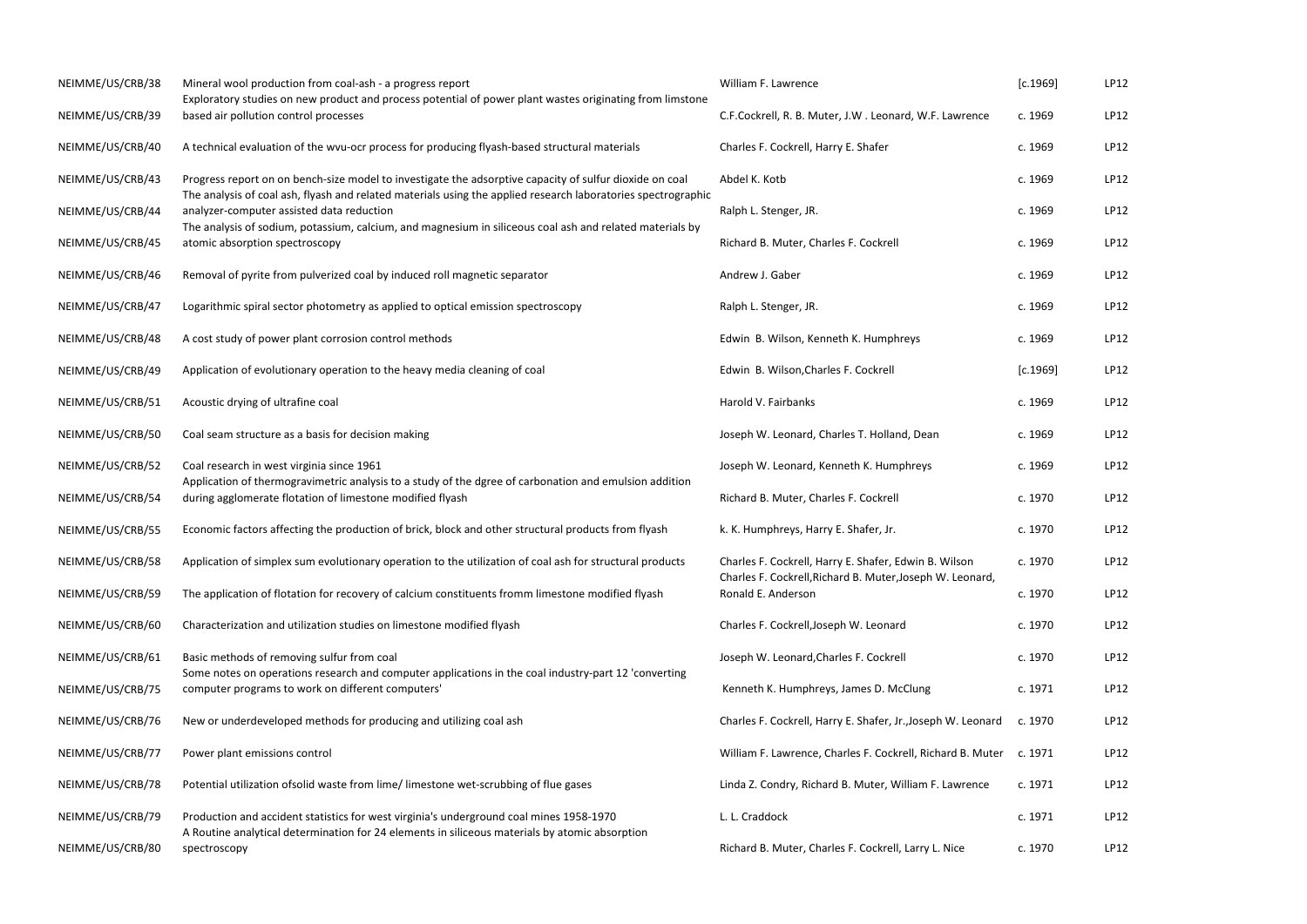| NEIMME/US/CRB/81  | An analysis of the physical properties of flyash bricks using regression               | James D. McClung                                                                              | [c. 1971] | LP12 |
|-------------------|----------------------------------------------------------------------------------------|-----------------------------------------------------------------------------------------------|-----------|------|
| NEIMME/US/CRB/82  | Sulfur dioxide regeneration from modified flyash                                       | Linda Z. Condry, Gerald E. Moore                                                              | [c. 1971] | LP12 |
| NEIMME/US/CRB/83  | Opportunities for innovative developments in coal                                      | Joseph W. Leonard                                                                             | c. 1972   | LP12 |
| NEIMME/US/CRB/84  | Solids mixing in char fluidized beds                                                   | Suresh P. Babu, Linda Z. Condry                                                               | [c. 1972] | LP12 |
| NEIMME/US/CRB/85  | Technical note: optimizing location of mining facilities                               | Kenneth K. Humphreys, Joseph W. Leonard                                                       | c. 1972   | LP12 |
| NEIMME/US/CRB/86  | Acid mine drainage control methods                                                     | David J. Akers, Jr., William F. Lawrence                                                      | c. 1973   | LP12 |
| NEIMME/US/CRB/87  | Review of current research on coal ash in the united states                            | John F. Slonaker, Joseph W. Leonard<br>William H. Buttermore, William F. Lawrence, Richard B. | c. 1973   | LP12 |
| NEIMME/US/CRB/88  | Characterization, beneficiation and utilization of municipal incinerator flyash        | Muter                                                                                         | c. 1972   | LP12 |
| NEIMME/US/CRB/89  | The energy crisis- fact or fiction?                                                    | james D. McClung, Kenneth K. Humphreys                                                        | c. 1973   | LP12 |
| NEIMME/US/CRB/90  | Is the energy crisis real?                                                             | james D. McClung, Kenneth K. Humphreys                                                        | c.1971    | LP12 |
| NEIMME/US/CRB/91  | Procedures for the rapid determination of carbon and sulfur                            | Lionel L. Craddock                                                                            | c. 1973   | LP12 |
| NEIMME/US/CRB/92  | Waste coal reclamation                                                                 | Joseph W. Leonard, William F. Lawrence                                                        | c. 1973   | LP12 |
| NEIMME/US/CRB/93  | Adsorption characteristics of selected west virginia coals                             | David J. Akers, Jr                                                                            | [c. 1971] | LP12 |
| NEIMME/US/CRB/94  | Sewage treatment with coal and coal related wastes                                     | Russell W. Frum                                                                               | [c. 1973] | LP12 |
| NEIMME/US/CRB/95  | Gob pile stabilization in Great Britain                                                | David J. Akers, Jr., William F. Lawrence                                                      | [c. 1971] | LP12 |
| NEIMME/US/CRB/96  | Gob pile stabilization and reclamation                                                 | David J. Akers, Jr., Jerry L. Coalgate, Richard B. Muter                                      | [c. 1974] | LP12 |
| NEIMME/US/CRB/97  | The determination of industrial screening efficiency                                   | Joseph W. Leonard                                                                             | c. 1974   | LP12 |
| NEIMME/US/CRB/98  | Operating and capital costs of producing fired structural products from waste coal ash | Kenneth K. Humphreys                                                                          | c. 1974   | LP12 |
| NEIMME/US/CRB/99  | Deep bed drying of fine coal with the aid of ultrasonics                               | Harold V. Fairbanks                                                                           | c. 1973   | LP12 |
| NEIMME/US/CRB/101 | Behavior of fine particles in sonic-assisted filtration                                | Harold V. Fairbanks                                                                           | c. 1973   | LP12 |
| NEIMME/US/CRB/102 | Use of ultrasound to increase filtration rate                                          | Harold V. Fairbanks                                                                           | c. 1973   | LP12 |
| NEIMME/US/CRB/103 | Hydrocrushing of coal                                                                  | Suresh P. Babu, Joseph W. Leonard                                                             | c. 1974   | LP12 |
| NEIMME/US/CRB/104 | A technique for the particle size analysis of coal pyrites                             | Lionel L. Craddock, Pam Heald trainer, Robert D. Macik                                        | c. 1974   | LP12 |
| NEIMME/US/CRB/105 | A rapid determination of coal char oxidative reactivity                                | Gerald E. Moore, Suresh P. Babu                                                               | c. 1974   | LP12 |
| NEIMME/US/CRB/106 | Keyword index of coal research bureau reports 1961-1974                                | Kenneth K. Humphreys                                                                          | c. 1974   | LP12 |

|       | [c. 1971] | LP12        |
|-------|-----------|-------------|
|       | [c. 1971] | LP12        |
|       | c. 1972   | LP12        |
|       | [c. 1972] | LP12        |
|       | c. 1972   | LP12        |
|       | c. 1973   | LP12        |
|       | c. 1973   | LP12        |
| rd B. | c. 1972   | LP12        |
|       | c. 1973   | LP12        |
|       | c.1971    | LP12        |
|       | c. 1973   | <b>LP12</b> |
|       | c. 1973   | LP12        |
|       | [c. 1971] | LP12        |
|       | [c. 1973] | <b>LP12</b> |
|       | [c. 1971] | LP12        |
| ter   | [c. 1974] | LP12        |
|       | c. 1974   | LP12        |
|       | c. 1974   | LP12        |
|       | c. 1973   | LP12        |
|       | c. 1973   | LP12        |
|       | c. 1973   | LP12        |
|       | c. 1974   | LP12        |
| 1acik | c. 1974   | LP12        |
|       | c. 1974   | LP12        |
|       | c. 1974   | <b>LP12</b> |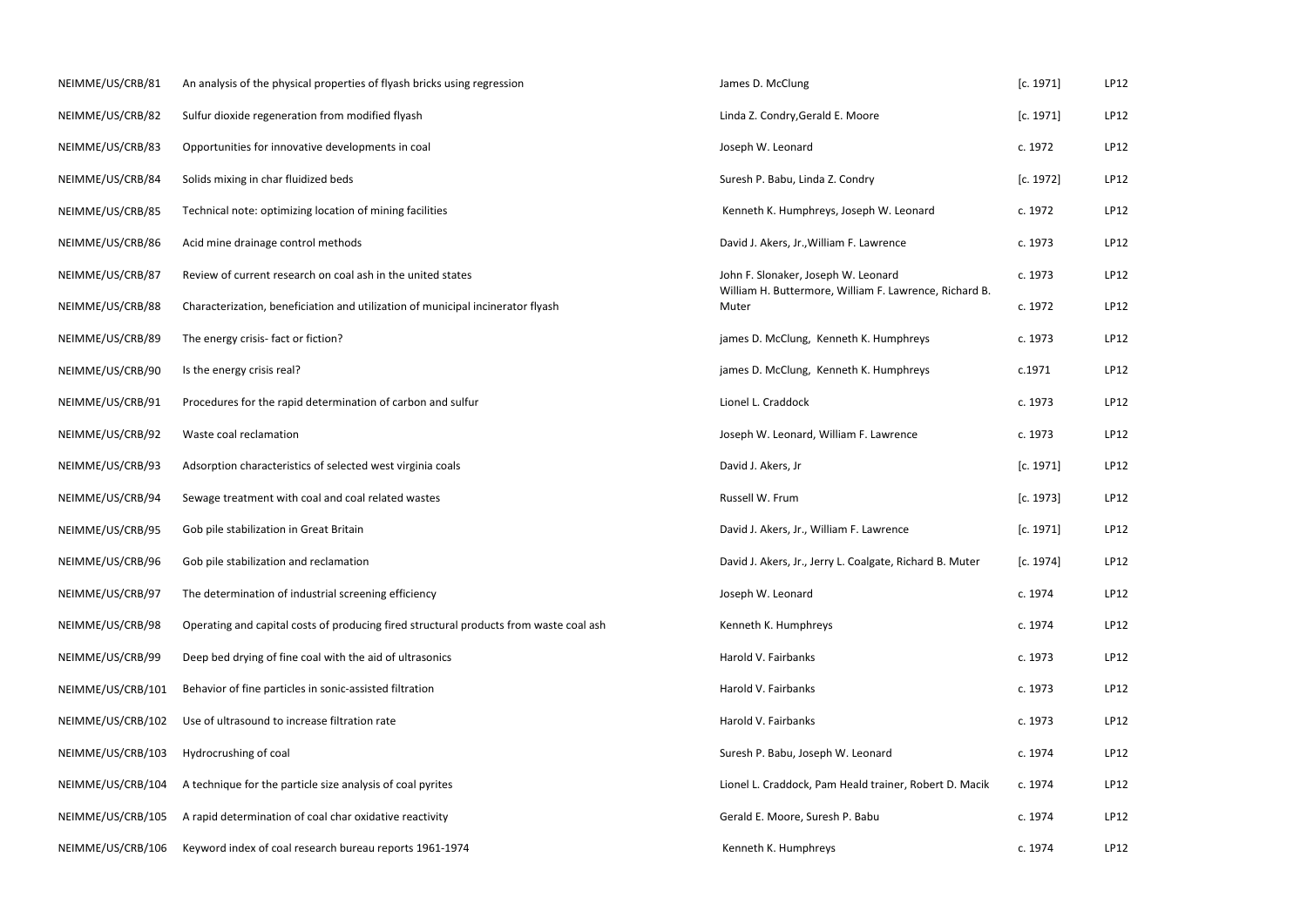| c. 1975     | LP12 |
|-------------|------|
| c. 1975     | LP12 |
| c. 1975     | LP12 |
| [c. 1974]   | LP12 |
| unknow<br>n | LP12 |
| c. 1976     | LP12 |
| c. 1976     | LP12 |
| c. 1976     | LP12 |
| c. 1961     | LP12 |
| [c. 1963]   | LP12 |
| c. 1976     | LP12 |
| c. 1976     | LP12 |
| c. 1976     | LP12 |
| c. 1976     | LP12 |
| c. 1976     | LP12 |
| c. 1976     | LP12 |
| c. 1976     | LP12 |
| c. 1976     | LP12 |
| c. 1976     | LP12 |
| c. 1976     | LP12 |
| c. 1976     | LP12 |
| c. 1976     | LP12 |
| c. 1976     | LP12 |
| c. 1976     | LP12 |
| c. 1976     | LP12 |

| NEIMME/US/CRB/107 | Treatment of waste water with coal and coal derivatives                                                                  | Barry McMillan, David J. Akers                       | c. 1975             | LP12 |
|-------------------|--------------------------------------------------------------------------------------------------------------------------|------------------------------------------------------|---------------------|------|
| NEIMME/US/CRB/108 | Determination of major and minor constituents in siliceous materials by atomic absorption spectroscopy                   | Richard B. Muter, Larry L. Nice                      | c. 1975             | LP12 |
| NEIMME/US/CRB/109 | Potential for further lowering sulfur in intensively cleaned coal at mines                                               | Joseph W. Leonard                                    | c. 1975             | LP12 |
| NEIMME/US/CRB/110 | Sulfur occurrence in coal and its relationship to acid water formation: literature review                                | Barry G. McMillan                                    | [c. 1974]<br>unknow | LP12 |
| NEIMME/US/CRB/115 | Literature survey- coal associated wastes (1900-1972)                                                                    | Jerry L. Coalgate                                    | n                   | LP12 |
| NEIMME/US/CRB/118 | The rapid analysis of acid mine drainage                                                                                 | Barry G. McMillan, David J. Akers, John F. Colabrese | c. 1976             | LP12 |
| NEIMME/US/CRB/119 | Shortwall coal mining in the united states                                                                               | Syd S. Peng                                          | c. 1976             | LP12 |
| NEIMME/US/CRB/120 | Gob aggregate concrete products                                                                                          | William F. Lawrence, John F. Slonaker                | c. 1976             | LP12 |
|                   | NEIMME/US/CRB/Misc1 Rapid method for improvement in control and operation of coal dryers                                 | Joseph W. Leonard, E. J. Sandy                       | c. 1961             | LP12 |
|                   | NEIMME/US/CRB/Misc2 A special technique for determination of densities of porous solids by the water displacement method | J. A. Solomon, R.J. Enright                          | [c. 1963]           | LP12 |
| NEIMME/US/CRB/121 | Possible effluents from coal desulfurization processes                                                                   | Linda Z. Condry                                      | c. 1976             | LP12 |
| NEIMME/US/CRB/122 | A Study of the effect of sodium hydroxide upon water soluble salts in flyash brick                                       | John F. Slonaker                                     | c. 1976             | LP12 |
| NEIMME/US/CRB/123 | Utilization of acid mine drainage treatment sludge                                                                       | William C. Grady, David J. Akers                     | c. 1976             | LP12 |
| NEIMME/US/CRB/124 | Characterization and utilization of alkaline earth fluidized bed combustion wastes                                       | Richard B. Muter, William F. Lawrence                | c. 1976             | LP12 |
| NEIMME/US/CRB/125 | Desulfurization technology in coal preparation and coal utilization                                                      | Linda Z. Condry, Phil O. McClung, James D. McClung   | c. 1976             | LP12 |
| NEIMME/US/CRB/126 | A descriptive approach to microscopic varieties of pyrite in west virginia coals                                         | William C. Grady                                     | c. 1976             | LP12 |
| NEIMME/US/CRB/127 | Foreign investment in the u.s. mineral industry: the case of west virginia coal                                          | Walter C. Labys                                      | c. 1976             | LP12 |
| NEIMME/US/CRB/128 | A study of the effect of firing conditions upon flyash structural products                                               | John F. Slonaker                                     | c. 1976             | LP12 |
| NEIMME/US/CRB/129 | Design of a multi-mine coal conveyor and preparation system using a minimal network method                               | Andres M. Liebenthal, Jan M. Mutmansky               | c. 1976             | LP12 |
| NEIMME/US/CRB/130 | Recovery of alumina from coal refuse an annotated bibliography                                                           | Linda Z. Condry                                      | c. 1976             | LP12 |
| NEIMME/US/CRB/131 | Ultrasonic assisted drying of ultrafine coal                                                                             | <b>Richard Gurich</b>                                | c. 1976             | LP12 |
| NEIMME/US/CRB/132 | Blasting problem associated with strip mining                                                                            | Calvin J. Konya                                      | c. 1976             | LP12 |
| NEIMME/US/CRB/133 | Flexural rupture: a new theory on rock breakage by blasting                                                              | Calvin J. Konya, Richard L. Ash                      | c. 1976             | LP12 |
| NEIMME/US/CRB/134 | Chemical comminution of coal                                                                                             | Duane R. Skidmore, Calvin J. Konya                   | c. 1976             | LP12 |
| NEIMME/US/CRB/135 | Liquefaction study of several coals and a concept for underground liquefaction                                           | Duane R. Skidmore, Calvin J. Konya                   | c. 1976             | LP12 |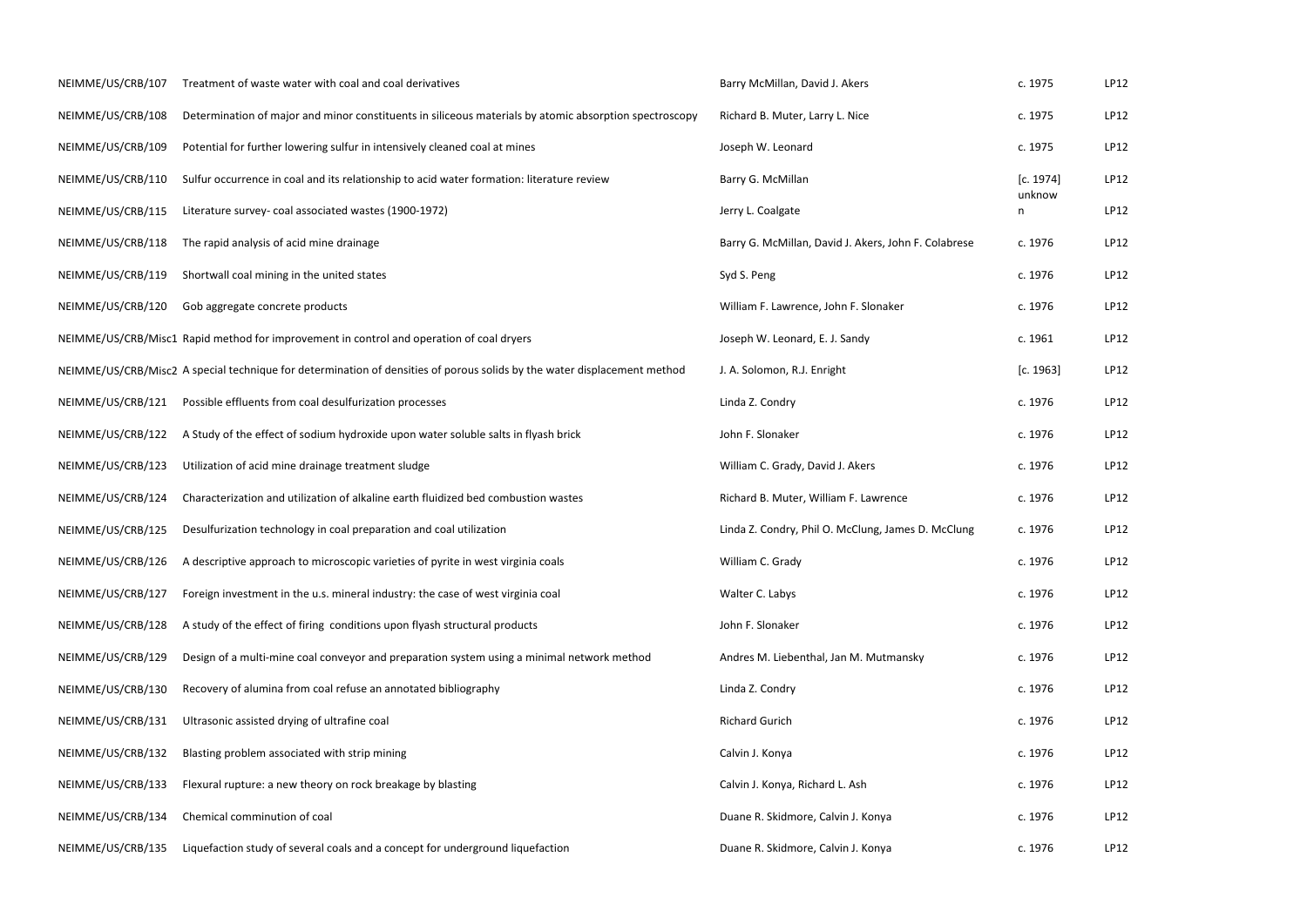| NEIMME/US/CRB/136 | Long term prediction of coal cleaning performance from exploration samples                                                                                                   | Joseph W. Leonard                                                                                                               | c. 1976   | LP12 |
|-------------------|------------------------------------------------------------------------------------------------------------------------------------------------------------------------------|---------------------------------------------------------------------------------------------------------------------------------|-----------|------|
| NEIMME/US/CRB/137 | Coal refuse disposal                                                                                                                                                         | David J. Akers                                                                                                                  | c. 1977   | LP12 |
| NEIMME/US/CRB/138 | Modeling the role of mineral preparation in the implementation of clean air standards                                                                                        | Richard T. Newcomb, Felicia F. Peng                                                                                             | c. 1976   | LP12 |
| NEIMME/US/CRB/139 | A political history of acid mine drainage in West Virginia<br>Fifteen years of service to the state of West Virginia : a keyword index of coal research bureau reports 1961- | John K. Alderman, William M. Smith                                                                                              | c. 1977   | LP12 |
| NEIMME/US/CRB/140 | 1976                                                                                                                                                                         | Kenneth K. Humphreys                                                                                                            | c. 1977   | LP12 |
| NEIMME/US/CRB/141 | A new method for increasing the durability of flyash structural products                                                                                                     | John F. Slonaker                                                                                                                | c. 1977   | LP12 |
| NEIMME/US/CRB/142 | The potential economics of the recovery of trace elements in coal refuse                                                                                                     | Sidney Katell                                                                                                                   | c. 1977   | LP12 |
| NEIMME/US/CRB/143 | Energy production and utilization technologies                                                                                                                               | Luella G. White, Louis H. Berkshire, James D. McClung                                                                           | c. 1977   | LP12 |
| NEIMME/US/CRB/144 | A review of the shortwall mining in the united states                                                                                                                        | Syd S. Peng, Duk-Won Park                                                                                                       | c. 1977   | LP12 |
| NEIMME/US/CRB/145 | Fundamentals of coal liquefaction                                                                                                                                            | Duane R. Skidmore                                                                                                               | c. 1977   | LP12 |
| NEIMME/US/CRB/146 | Vacuum filtration of fine particles with the aid of ultrasound                                                                                                               | Tetsuro otsuka, harold fairbanks                                                                                                | c. 1977   | LP12 |
| NEIMME/US/CRB/147 | Dry separation of coal from pyrite and unwanted minerals: a comparison of crushing methods                                                                                   | Philips O. Moss                                                                                                                 | [c. 1977] | LP12 |
| NEIMME/US/CRB/148 | Ultrasonic assist in dewatering and filtration of fine particles                                                                                                             | Tetsuro otsuka, H.V. fairbanks                                                                                                  | c. 1977   | LP12 |
| NEIMME/US/CRB/149 | The role of flyash brick manufacturing in energy conservation                                                                                                                | John F. Slonaker                                                                                                                | c. 1977   | LP12 |
| NEIMME/US/CRB/150 | Roof bolting patterns at the four-way entry intersections                                                                                                                    | Syd S. Peng, S. Okubo                                                                                                           | [c. 1977] | LP12 |
| NEIMME/US/CRB/151 | The outlook for future energy supplies and costs                                                                                                                             | Kenneth K. Humphreys                                                                                                            | c. 1978   | LP12 |
| NEIMME/US/CRB/152 | Analysis of twenty-three west virginia coals                                                                                                                                 | William M. Smith, Yong Nam Kim                                                                                                  | c. 1978   | LP12 |
| NEIMME/US/CRB/153 | Lightweight flyash brick                                                                                                                                                     | John F. Slonaker                                                                                                                | c. 1978   | LP12 |
| NEIMME/US/CRB/154 | Influence of ultrasound on liquid flow through inhomogeneous media                                                                                                           | Harold V. Fairbanks                                                                                                             | c. 1978   | LP12 |
| NEIMME/US/CRB/155 | Effect of ultrasound on liquid flow through porous materials                                                                                                                 | Harold V. Fairbanks                                                                                                             | c. 1978   | LP12 |
| NEIMME/US/CRB/156 | Ammonia from coal- an economic evaluation                                                                                                                                    | Sidney Katell                                                                                                                   | c. 1978   | LP12 |
| NEIMME/US/CRB/157 | Leaching rates of coal associated metals                                                                                                                                     | David J. Akers                                                                                                                  | c. 1978   | LP12 |
| NEIMME/US/CRB/158 | Roof bolting patterns at three-way entry intersections                                                                                                                       | S. Okubo, S.S.Peng                                                                                                              | c. 1978   | LP12 |
| NEIMME/US/CRB/159 | Characterization of coal refuse                                                                                                                                              | William H. Buttermore, Edward J. Simcoe, Marilyn A. Maloy [c. 1978]<br>J. K. Alderman, William C. Grady, Thomas Simonyi, Edward |           | LP12 |
| NEIMME/US/CRB/160 | Uranium in coal and carbonaceous rocks in the United States and Canada: an annotated bibliography                                                                            | Simcoe                                                                                                                          | [c. 1978] | LP12 |

|        | c. 1976            | LP12        |
|--------|--------------------|-------------|
|        | c. 1977            | LP12        |
|        | c. 1976            | LP12        |
|        | c. 1977            | LP12        |
|        | c. 1977            | LP12        |
|        | c. 1977            | LP12        |
|        | c. 1977            | LP12        |
| ng     | c. 1977            | LP12        |
|        | c. 1977            | <b>LP12</b> |
|        | c. 1977            | <b>LP12</b> |
|        | c. 1977            | LP12        |
|        | [c. 1977]          | LP12        |
|        | c. 1977            | LP12        |
|        | c. 1977            | LP12        |
|        | [c. 1977]          | LP12        |
|        | c. 1978            | LP12        |
|        | c. 1978            | LP12        |
|        | c. 1978            | LP12        |
|        | c. 1978            | LP12        |
|        | c. 1978            | LP12        |
|        | c. 1978            | LP12        |
|        | c. 1978            | LP12        |
|        | c. 1978            | LP12        |
| Edward | A. Maloy [c. 1978] | LP12        |
|        | [c. 1978]          | LP12        |